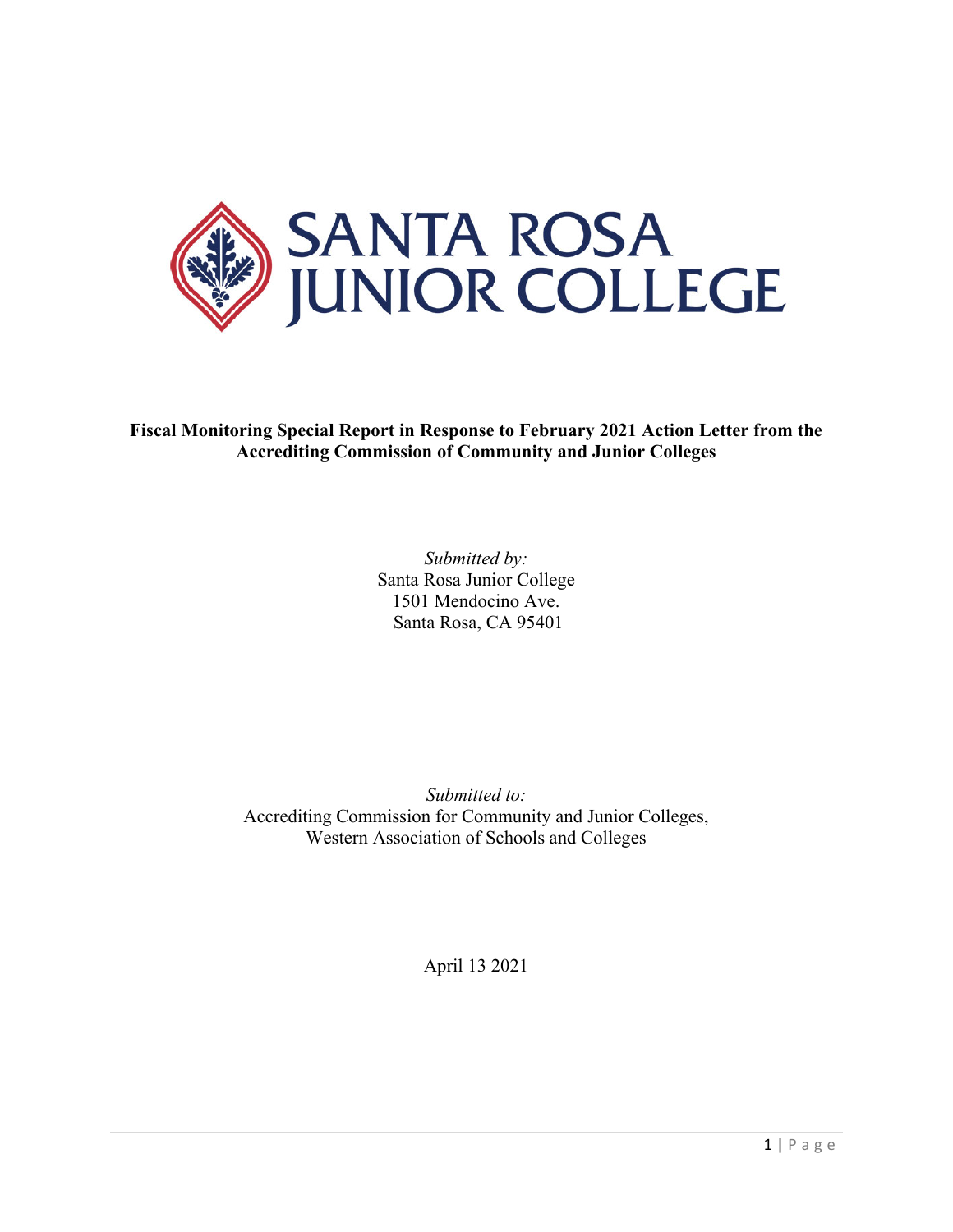# **Certification of the Special Report**

# **To:**

Accrediting Commission for Community and Junior Colleges, Western Association of Schools and Colleges

## **From:**

Dr. Frank Chong Santa Rosa Junior College

We certify this report accurately reflects the nature and substance of this institution.

## **Signatures:**

| Phong (Apr 14, 2021 07:13 PDT)                                                             | 04/14/2021 | Dorothy Batten <del>,</del><br>Dorothy Battenfeld (Apr 14, 2021 14:32 PDT                                        | 04/14/2021 |
|--------------------------------------------------------------------------------------------|------------|------------------------------------------------------------------------------------------------------------------|------------|
| Dr. Frank Chong<br><b>Superintendent/President</b>                                         | (Date)     | <b>Dorothy Battenfeld</b><br><b>President, Sonoma County Junior</b><br><b>College District Board of Trustees</b> | (Date)     |
| Katharyn Jolley (Apr 14, 2021 19:49 PDT)                                                   | 04/14/2021 | $\frac{L}{D}$ ane Saldana-Talley<br>Dr. L. Jane Saldana-Talley                                                   | 04/14/2021 |
| <b>Kate Jolley</b><br><b>Vice President, Finance and</b><br><b>Administrative Services</b> | (Date)     | <b>Vice President, Academic</b><br><b>Affairs/Assistant Supt/ Accreditation</b><br><b>Liaison Officer</b>        | (Date)     |
|                                                                                            | 04/14/2021 | Sarah Hopkins (Apr 14, 2021 17:35 PDT)                                                                           | 04/14/2021 |
| Dr. Pedro Avila<br><b>Vice President, Student Services/</b><br><b>Assistant Supt</b>       | (Date)     | <b>Sarah Hopkins</b><br><b>Interim Vice President, Human</b><br><b>Resources</b>                                 | (Date)     |
|                                                                                            | 04/14/2021 | Daic Without<br>Debbie Weatherly (Apr 14, 2021 19:14 PDT)                                                        | 04/14/2021 |
| <b>Julie Thompson</b><br><b>President, Academic Senate</b>                                 | (Date)     | <b>Debbie Weatherly</b><br><b>President, Classified Senate</b>                                                   | (Date)     |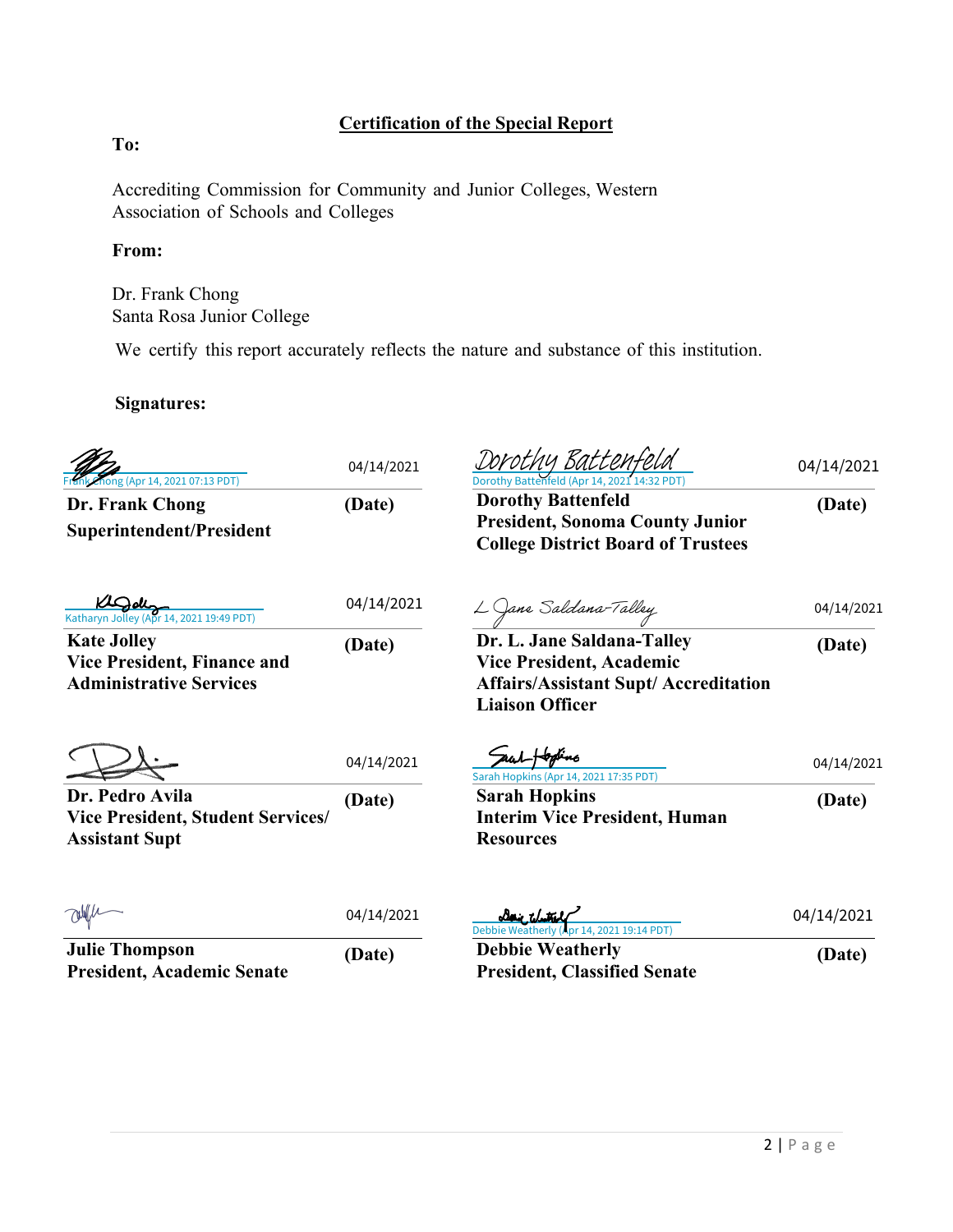# **Table of Contents**

| The Santa Rosa Junior College Response to the February 2021 Commission Letter 5              |  |
|----------------------------------------------------------------------------------------------|--|
|                                                                                              |  |
|                                                                                              |  |
| Low fund balance reserves, operating deficit and negative operating revenue ratios excluding |  |
|                                                                                              |  |
|                                                                                              |  |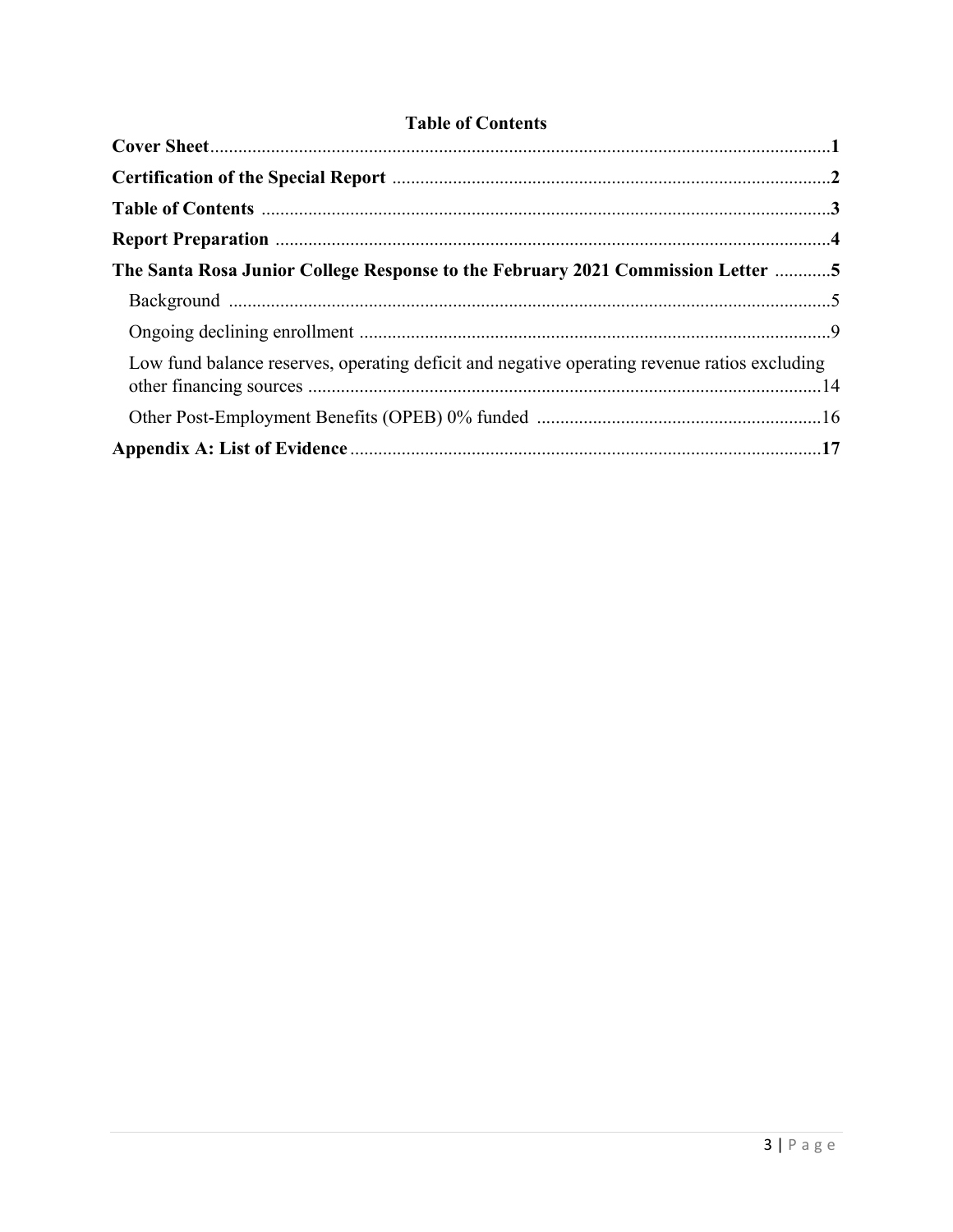#### **REPORT PREPARATION**

This section describes the process of report preparation and identifies those who were involved in its preparation.

This Special Report is provided in response to the concerns raised by the Accrediting Commission for Community and Junior Colleges (Commission) in its February 1, 2021 letter to Santa Rosa Junior College.

It is informed by discussions over the past several years during President's Cabinet Meetings, multiple meetings with departments and constituency groups, including the Budget Advisory Committee and Institutional Planning Council, Board of Trustees Listening Session, and College-wide forums.

The Santa Rosa Junior College Executive Team is responsible for the authorship of this special report. Members of the team are listed as follows:

| <b>Special Report Team Members</b> | <b>Title</b>                                        |  |
|------------------------------------|-----------------------------------------------------|--|
| Dr. Frank Chong                    | Superintendent/President                            |  |
| <b>Kate Jolley</b>                 | Vice President, Finance and Administrative Services |  |
| Dr. L. Jane Saldana-Talley         | Vice President, Academic Affairs/Assistant          |  |
|                                    | Superintendent                                      |  |
| Dr. Pedro Avila                    | Vice President, Student Services/Assistant          |  |
|                                    | Superintendent                                      |  |
| <b>Sarah Hopkins</b>               | Interim Vice President, Human Resources             |  |
| <b>Erin Bricker</b>                | Director, District & Community Relations            |  |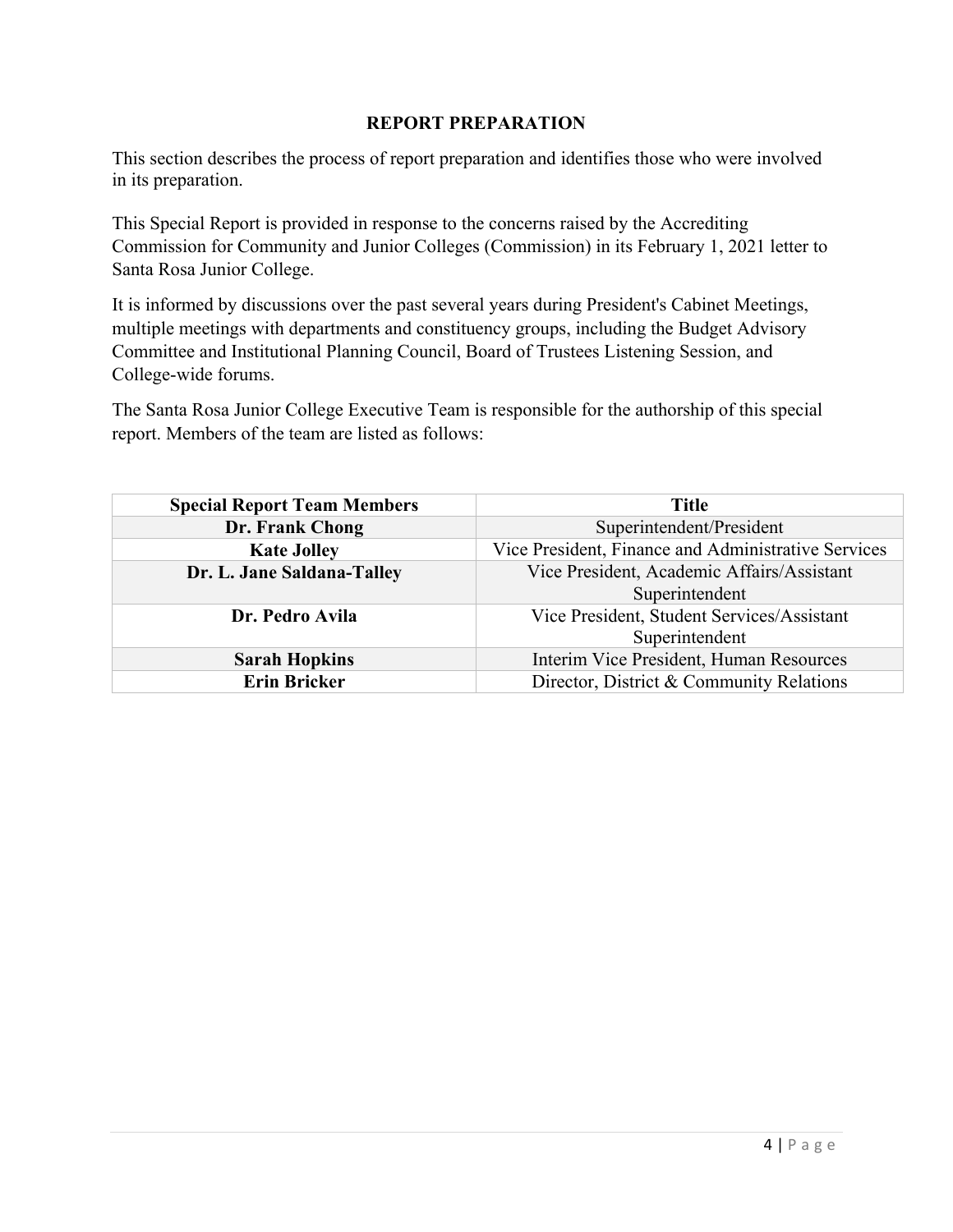## **The Santa Rosa Junior College Response to the February 2021 Commission Letter**

The following Special Report is in response to the Commission acting at its January 2021 meeting to require the Sonoma County Junior College District / Santa Rosa Junior College (College) to submit a Fiscal Monitoring Special Report addressing the ongoing fiscal conditions signaling financial instability.

The five identified deficiencies cited in the letter from the Commission that are addressed in the following Special Report are as follows:

- Ongoing declining enrollment
- Low fund balance reserves, excluding other financing sources
- Operating deficit, excluding other financing sources
- Negative operating revenue ratio, excluding other financing sources
- Other Post-Employment Benefits (OPEB) 0% funded

This Special Report and supporting evidence will provide an update on the College's integrated financial plan and describe the progress that has been made and is planned to resolve the identified deficiencies

## **Background**

In 2018, the Santa Rosa Junior College was in a tumultuous time. It was at impasse with its faculty union, had employee relations issues, was teetering on the edge of the required level of reserves, and was relying on transfers to balance its budget. The College was also experiencing declining enrollment, which was exacerbated by the Tubbs and subsequent wildfires in the county. In response to those ongoing financial concerns and declining enrollment, and after significant analyses and input, the College created and began the implementation of a long range financial plan to align its size with the number of students it currently serves. As a result of the wildfires, the College received a California Community College Chancellor's Office emergency conditions waiver to hold its full time equivalent students (FTES) funding at the pre-Tubbs fire 2017/18 P2 levels plus cost of living increases. The College has received an extension of that waiver through 2021/22, with the possibility to have additional extensions upon request. In addition, the hold harmless under the Student Centered Funding Formula (SCFF) will protect the funding level through 2023/24 at approximately \$600 thousand less than the fire emergency conditions waiver. Finally, with the three-year smoothing of credit FTES in the Student Centered Funding Formula (SCFF), the College will not see a full loss of FTES revenue until, at the earliest, 2026/27. This provides the financial cushion to make the necessary changes in a thoughtful manner and sufficient time for dialogue, program assessments, and implementation of changes.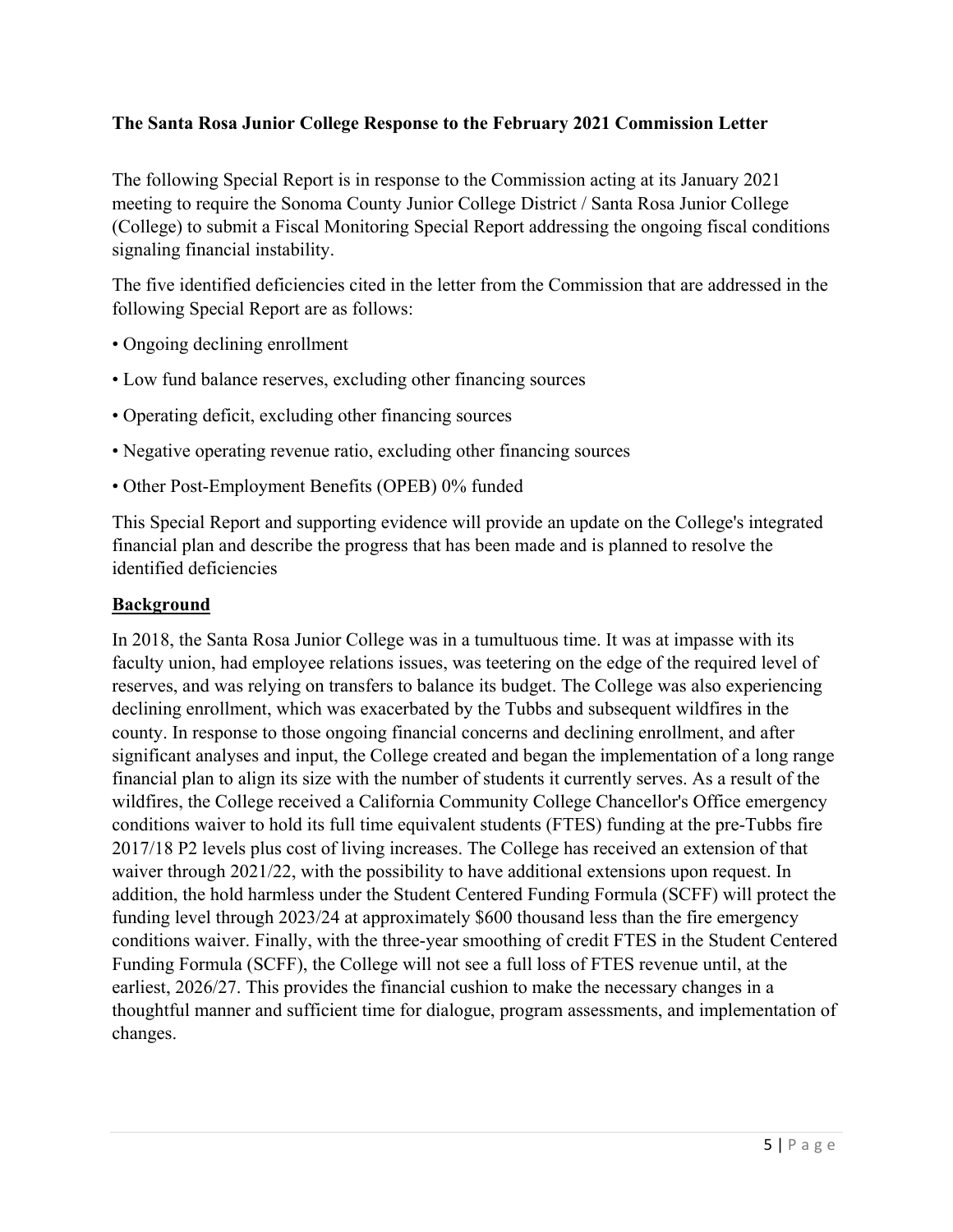The structure of the Long Range Plan to Fiscal Stability (LRP) was presented to the Board of Trustees on November 20, 2018 and received full support. The LRP includes reductions in fiscal years 2018/19 through 2022/23.

The overarching plan principles include:

- Non-instructional staffing reductions Multiyear reductions in non-instructional staffing to align with average staffing ratios of other single college districts in the state. This will be achieved through a variety of ways, including:
	- o Eliminating or consolidating non-critical vacant positions.
	- o Offering a Supplemental Employee Retirement Program/Early Retirement Incentive (ERI) through Keenan and Associates and followed by a strategic district-wide reorganization to ensure College needs are met and replacing only the most critical classified and management positions.
	- o Eliminating redundancies, streamlining areas, and relying on the use of technology as a means to improve efficiencies.
- Instructional staffing reductions A 9% reduction to the schedule of classes for spring, summer, and fall 2019 and not replacing full time faculty significantly beyond the number required by the faculty obligation number. The College also negotiated a productivity workgroup with its faculty union to discuss various ways to increase productivity while not impeding pedagogy.
- Expenditure reductions A survey administered to the college community in spring 2018 provided a number of suggestions to reduce expenditures. Those that appeared promising were implemented in fall 2018 and continued through fall 2019. An additional survey was conducted in spring 2019 with results implemented beginning in fall 2019. The College has also expanded its sustainability efforts to achieve savings to the utility and other operating budgets.
- Revenue enhancements The College continues to analyze and strategize with the college community on the various components of the SCFF and develop opportunities to enhance revenues and ensure student completion.
- Program assessments The College continues to implement its annual program review/ discontinuance policy/procedures for instructional and non-instructional programs to ensure offered programs align with its priorities and goals. As programs are discontinued, program operating budgets can be eliminated.
- Informative Transparency The College is committed to ensuring the college community understands its fiscal issues and has an opportunity to contribute to the solutions.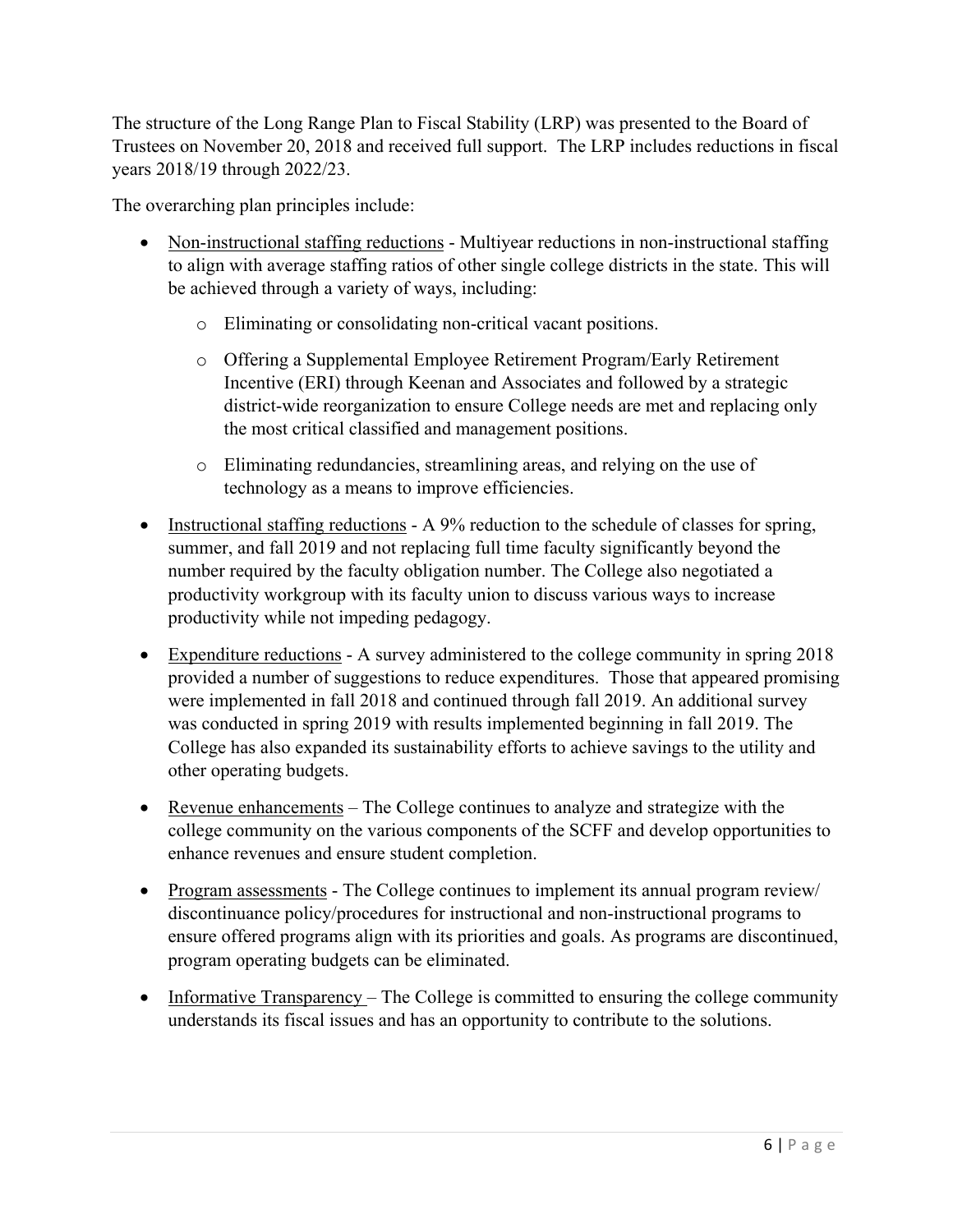The LRP details presented include:

- 2018/19 A \$2.8 million reduction to the schedule of classes through a 9% decrease to spring 2019 and cancellation of low enrolled sections and \$5.3 million in noninstructional areas, including staffing and operating budgets;
- $\bullet$  2019/20 A \$1 million reduction to the schedule of classes (9% to summer and fall of 2019), \$3 million in reductions to operating budgets, savings of \$660 thousand to align the number of full time faculty with the faculty obligation number, and \$3.13 million in reductions in non-instructional staffing;
- $2020/21$  An additional \$500 thousand reduction to the schedule of classes to fine-tune offerings and increase productivity, an additional \$500 thousand in operating budget reductions as programs are eliminated, and \$3.13 million in reductions to noninstructional staffing;
- $\bullet$  2021/22 An additional \$500 thousand in reductions to operating accounts as the solar and other cost saving projects come online and the College continues to streamline or eliminate programs and an additional \$2.53 million in reductions to non-instructional staffing; and
- $2022/23$  A final \$1.59 million in reductions to non-instructional staffing.

## LRP Implementation Progress

The College has made significant progress since implementing the LRP, including:

- The College developed, and after consultation with various constituent groups, at the May 14, 2019 meeting, the Board of Trustees adopted the Guiding Principles to guide the College reorganization process.
- In 2019, the College successfully offered an ERI. A total of 98 employees chose to retire and the majority of those positions remain unfilled or were eliminated.
- Schedule reductions of 9% for spring 2019, summer and fall of 2019 have been completed. The College is currently implementing the final \$500 thousand for the 2020/21 schedule of classes. This eliminated \$4.3 million from the unrestricted general fund.
- At the January 14, 2020 meeting of the Board of Trustees, the long range plan was again presented and the elimination of 8 administrative and 33 classified positions was approved.
- At the April 13, 2021 meeting of the Board of Trustees, the elimination of 11 administrative and 45 classified positions was approved.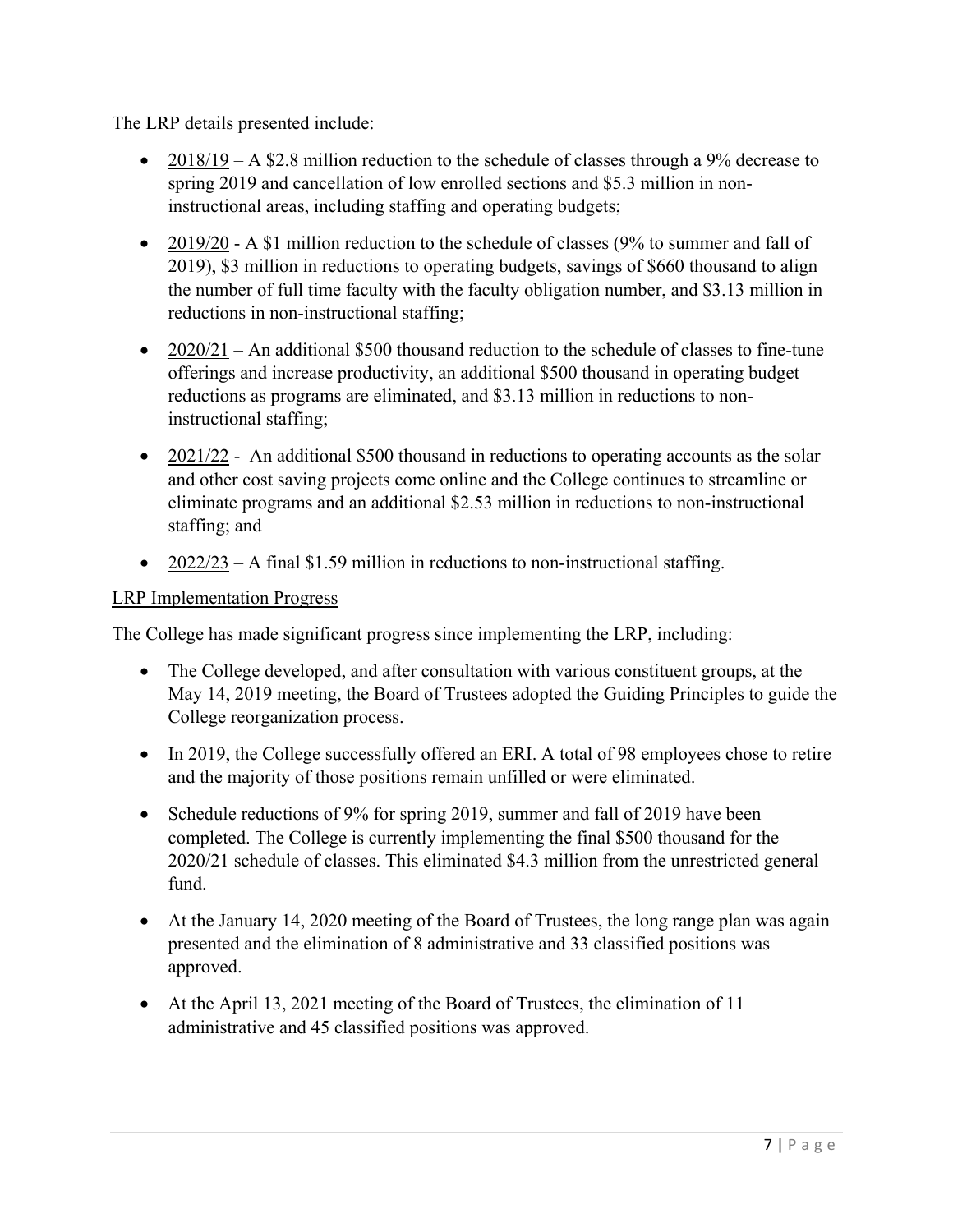- The planned reductions for 2018/19, 2019/20 and 2020/21 in non-instructional staffing and operating budgets were achieved, eliminating \$11.1 million from the unrestricted general fund budget. This included:
	- o 2018/19
		- Operating budget reductions of \$1.7 million
		- Non-instructional staffing reductions of \$1.6 million
	- o 2019/20
		- Non-instructional staffing reductions of \$6.5 million
	- o 2020/21
		- Operating budget reductions of \$500 thousand
		- Non-instructional staffing reductions of \$810 thousand
- The College restored the \$2 million transfer to the retiree benefits fund for the other postemployment benefits (OPEB) its retirees receive.
- In 2017/18, there were one-time transfers of nearly \$5 million to remain at the necessary fund balance. In 2019/20, there were no budgeted or processed one-time transfers into the general fund.

As anticipated after the ERI, there was a need to make an adjustment in the LRP to adapt to current conditions affecting the College. The loss of revenue under COVID-19 has created a major unanticipated strain on the budget. At the September 2020 meeting, the Board of Trustees approved a 2020/21 budget that included a modification to the long range plan. This modification extends the plan by one year to 2023/24 and realigns the reduction amounts to noninstructional staffing across the remaining years.

The remaining portion of the LRP now currently includes:

- 2021/22 An additional \$500 thousand in reductions to operating budgets as additional solar and other cost saving projects come online and the College continues to streamline and eliminate programs, and an additional \$2.8 million in reductions to non-instructional staffing;
- $2022/23$  An additional \$2.1 million in reductions to non-instructional staffing; and
- $2023/24$  A final \$1.1 million in reductions to non-instructional staffing.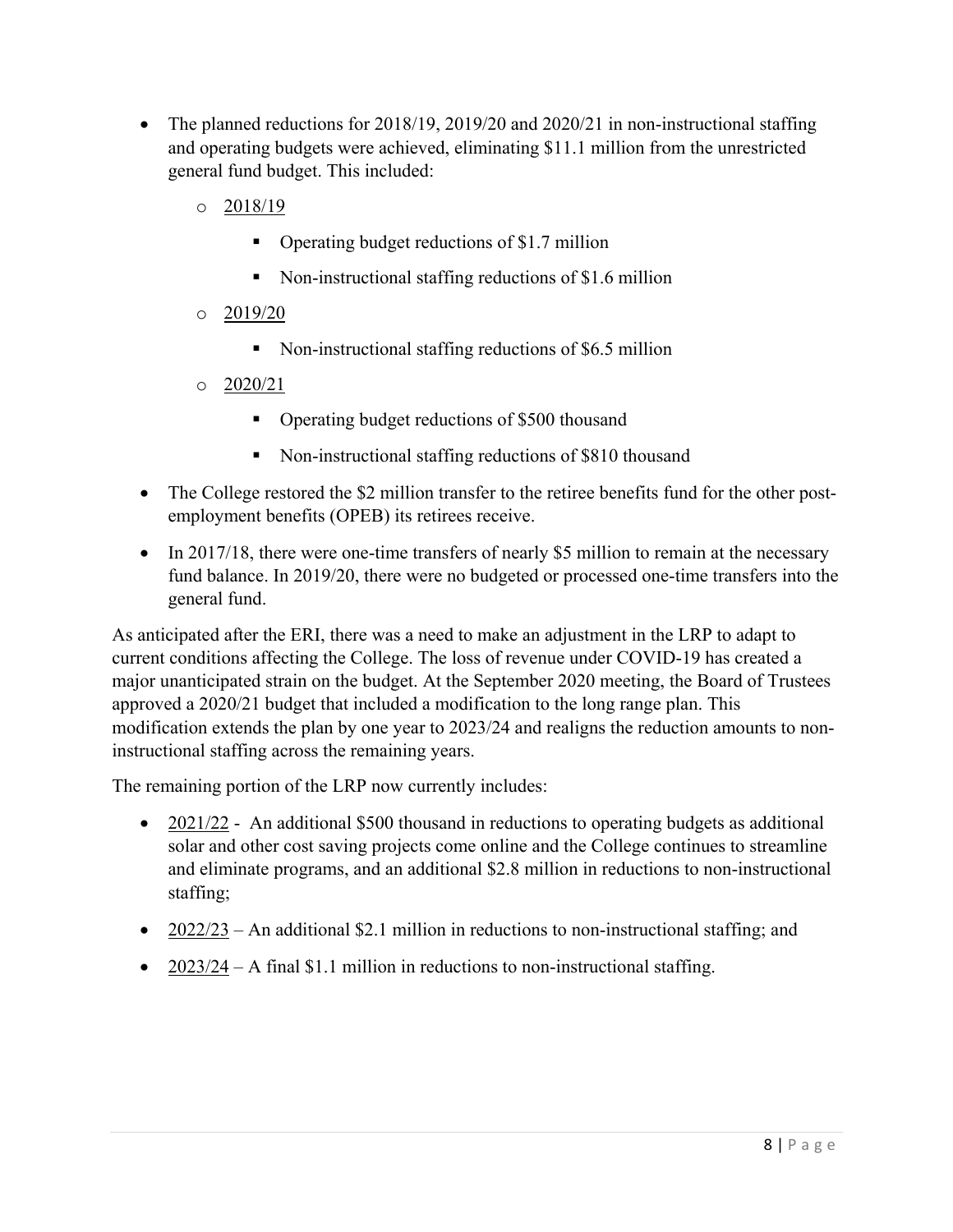# **Ongoing Declining Enrollment**

The College has experienced declining enrollment, which was exacerbated by the Tubbs firestorm that swept the county in October 2017 and the impacts of COVID-19. The population in Sonoma County has dropped from 502,469 in 2017 to 485,722 in 2021. This creates an ongoing impact on the student headcount and FTES at the College.



While enrollment has been declining, the foundation of the LRP is to align the structure of the College with its smaller student population. The LRP modeling is based on resident FTES of 17,500. While the 15,746 reported FTES in 2019/20 is lower than anticipated, at the 2019/20 P1 320 report prior to COVID-19, the College reported 17,033 resident FTES so the hill to climb is smaller than it appears.

To address this, the College is developing a strategic enrollment management plan and focusing its efforts on a variety of outreach and retention efforts to stem the enrollment decline, including student support, curricular redesign, grant initiatives, and communities of practice.

## Outreach

In 2017-2018, the College reorganized its student outreach efforts by creating a centralized Outreach team to aggressively focus on increasing high school graduate enrollment yield rates, adult population enrollments, and high school dual enrollments. As shown in the graph below, the number of high school graduates in the area declined by 19% during the past three years due to families moving out of the area because of wildfires and increased cost of living. In that same period, the outstanding SRJC student outreach efforts have successfully helped stabilize enrollments at SRJC by increasing local high school graduate enrollment yield rates from 35% to 43% (8% increase).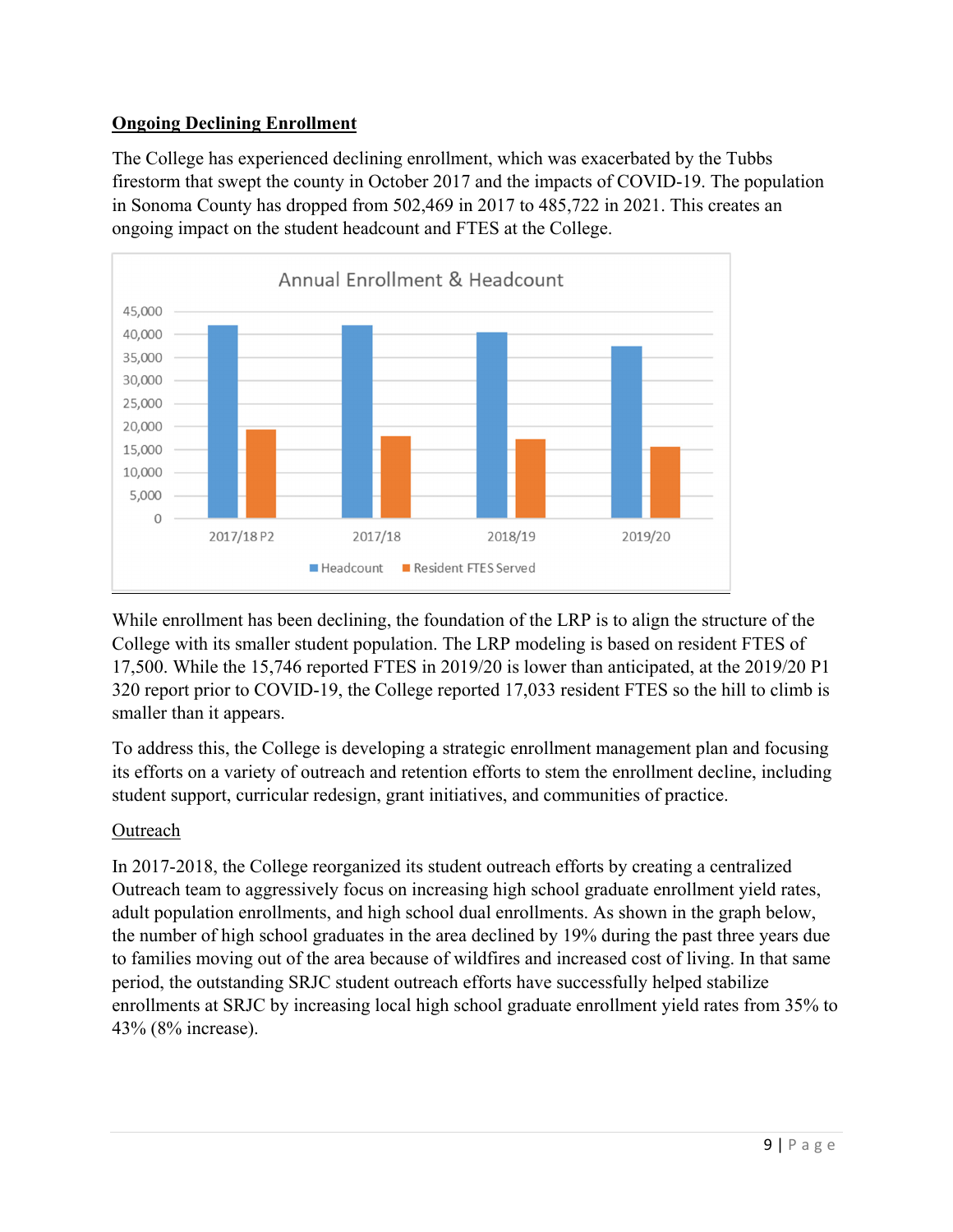# **Sonoma County Public Schools High School Graduate Enrollments at SRJC**



#### Enrollment and Retention

#### *Student Equity and Achievement*

The Student Equity and Achievement Program (SEA) provides an array of instructional and support services to boost retention. These efforts include various matriculation services, Counseling and Education Planning, Welcome Centers, Peer Assisted Learning Specialists (PALS), Learning Communities, Intercultural Centers, and strengthened mental health services. Some of these programs support all SRJC students while others are targeted towards traditionally underserved student populations. The SEA Program also provides direct student support in the forms of food, transportation, books, and technologies to address basic needs. These programs, individually and collectively, have increased student retention significantly. The latest evaluation indicated that students served by SEA Program have a persistence rate (fall to spring) of 89%, far greater than the district average of 65%.



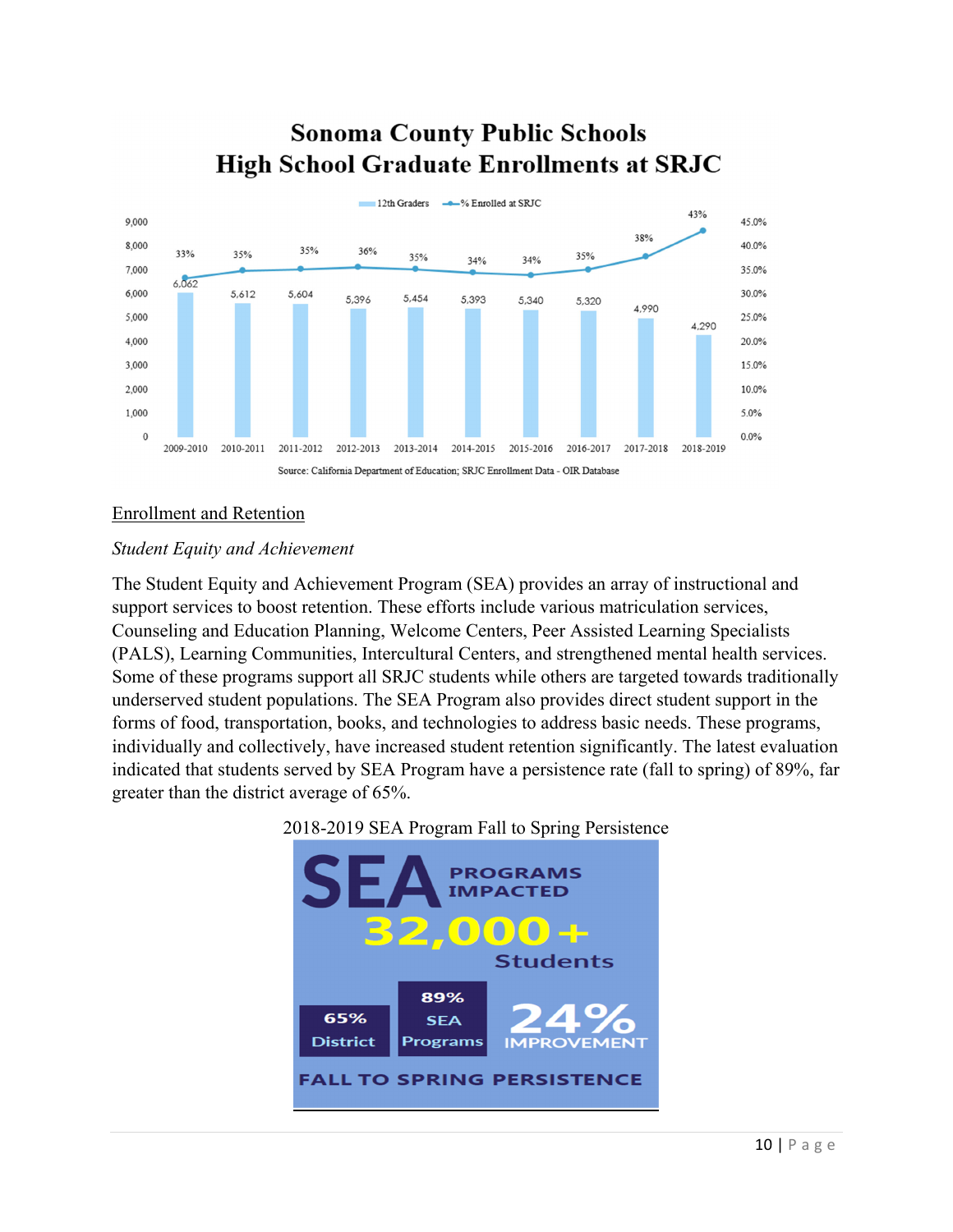#### *Innovation Award*

With the intent to scale up proven successful practices found as a result of the Petaluma Student Success Team peer coaching program, Santa Rosa Junior College was granted a \$1.6 million Innovation Award from the California Community College Foundation Office in 2018. The Petaluma Student Success Team's work was proof of concept that peer relationships connecting students with matriculation steps and college resources and interventions guided by retention themes throughout the student's journey achieved the desired results of retention and persistence. The Innovation Award allowed SRJC to bring the program to scale across the District. To do so, three separate programs worked in partnership to scale retention focused high touch, and high tech support. Joining the work of the Petaluma Student Success Team, the Santa Rosa Campus formed a First-Year Peer Coach team housed within the Welcome and Connect Center, and Student Success Coaches serving second year and continuing students from local equity groups were housed in the Intercultural Center. The expansion of the teams was first introduced during Fall 2019 Professional Development Activities Day. Resulting data showed that the mirrored efforts put forth by the expanding teams provided similar results at scale.

#### *Welcome & Connect Center*

The Welcome and Connect Center first opened in June 2019. The concept was to provide a single space for new or reentering students to receive peer support with college onboarding processes and navigate campus resources and technology. Located adjacent to Admissions and Records and Student Financial Services, the peer staff were highly trained in navigating processes with nearby support if higher-level expertise was needed. As the Center also housed the retention focused First Year Peer Coaching Team it quickly became a high traffic area throughout the entire year. It was largely welcomed and served as a place for both faculty and student services professionals to refer students who needed extra support. In addition to serving all first-year students and walk-ins with onboarding and retention support, the Welcome & Connect Center also served reengagement and transition to remote initiatives. The team accomplished large-scale communication and triage for both students who stopped out in 2019, and then again for all students who needed technology support and assistance when COVID interrupted the Spring 2020 term.

#### *AB 705*

In accordance with State legislation AB 705, English, math, and ESL curricular pathways have been fully redesigned to allow all students to begin coursework at transfer-levels of instruction and persist through a streamlined course sequence with embedded learning support structures. Specifically, English, ESL, and Math departments have implemented the following changes.

- Revamped the curriculum for first-semester composition, English 1A, to serve the needs of a broader range of student skill levels and cultural assets (funds of knowledge).
- Developed and implemented a co-requisite support course for composition students.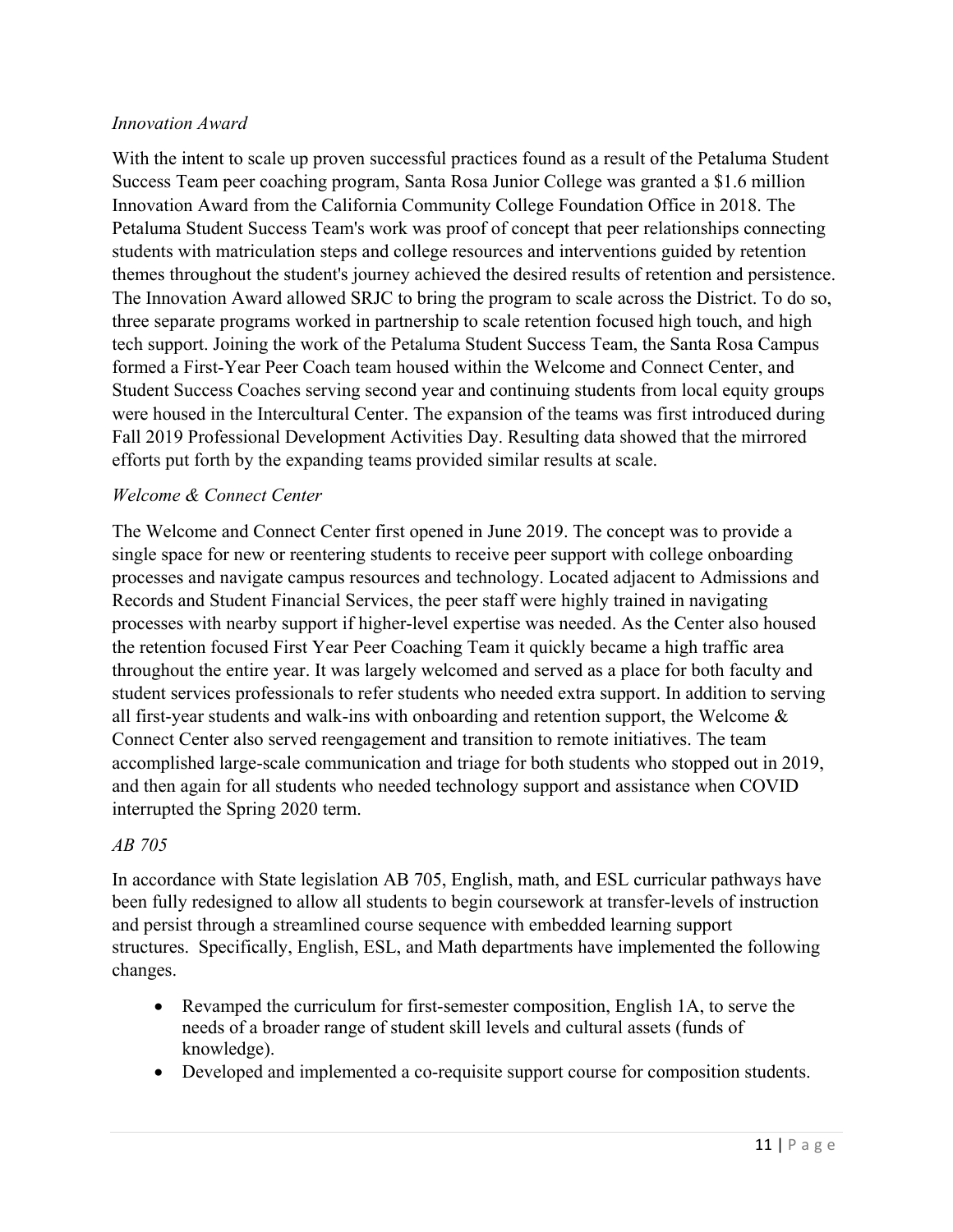- Re-envisioned and adapted concurrent support components (English Writing Center and embedded tutoring) to optimally support the new student profile taking transferlevel English coursework.
- Developed a transfer-level ESL writing course, ESL 10, which bears the same transferability as first semester writing composition course, ENGL 1A.
- Created and implemented co-requisite support courses for Statistics and now Pre-Calculus to assist students at multiple preparation levels.
- Created two pathways to accommodate students' different educational goals: a more algebra-based Business and STEM pathway (B-STEM) and a statistics-focused pathway for liberal arts, non-STEM major pathway. The liberal arts pathway included the creation of an introductory statistic preparation course.
- Eliminated virtually all developmental math courses and revamped college-level algebra courses

# *Communities of Practice*

Faculty across various instructional departments engage in robust, cross-disciplinary, inquiry and action planning through well-coordinated, thematic discussions, referred to as Communities of Practice. Through these discussions, faculty explore themes such as active learning, representative reading lists, culturally-responsive pedagogies, and other classroom strategies designed to enhance teaching and learning. Recent Communities of Practice, involving over a hundred faculty members, have been entitled as follows:

- Creating Black Equity in the Classroom: Pedagogy, Policy, Practice
- Teaching, Assessing, and Engaging Multilingual Students Across Disciplines
- UMOJA Supported Class
- BIPOC Synergy
- Tutorial Center Community of Practice
- Math, Engineering, Physics
- Online Design and Engagement

# *Title V HSI Lanzamiento Initiative*

The 5-year, \$2.82 million award from the US Department of Education for the Title V HSI *Lanzamiento* initiative began October 1, 2020. The *Lanzamiento* initiative is comprised of four key strategies:

- Implement a comprehensive and aligned SRJC pre-matriculation and onboarding initiative, through dual enrollment, Welcome and Connect Center programming, and bilingual financial aid outreach. Culturally responsive mental health services and college navigation orientation.
- Institute enhanced curricular pathways and instructional approaches including HSIdesignated, cross disciplinary course sections and academic pathways. Provide Districtwide professional development activities for all employee groups that are geared toward serving the target population.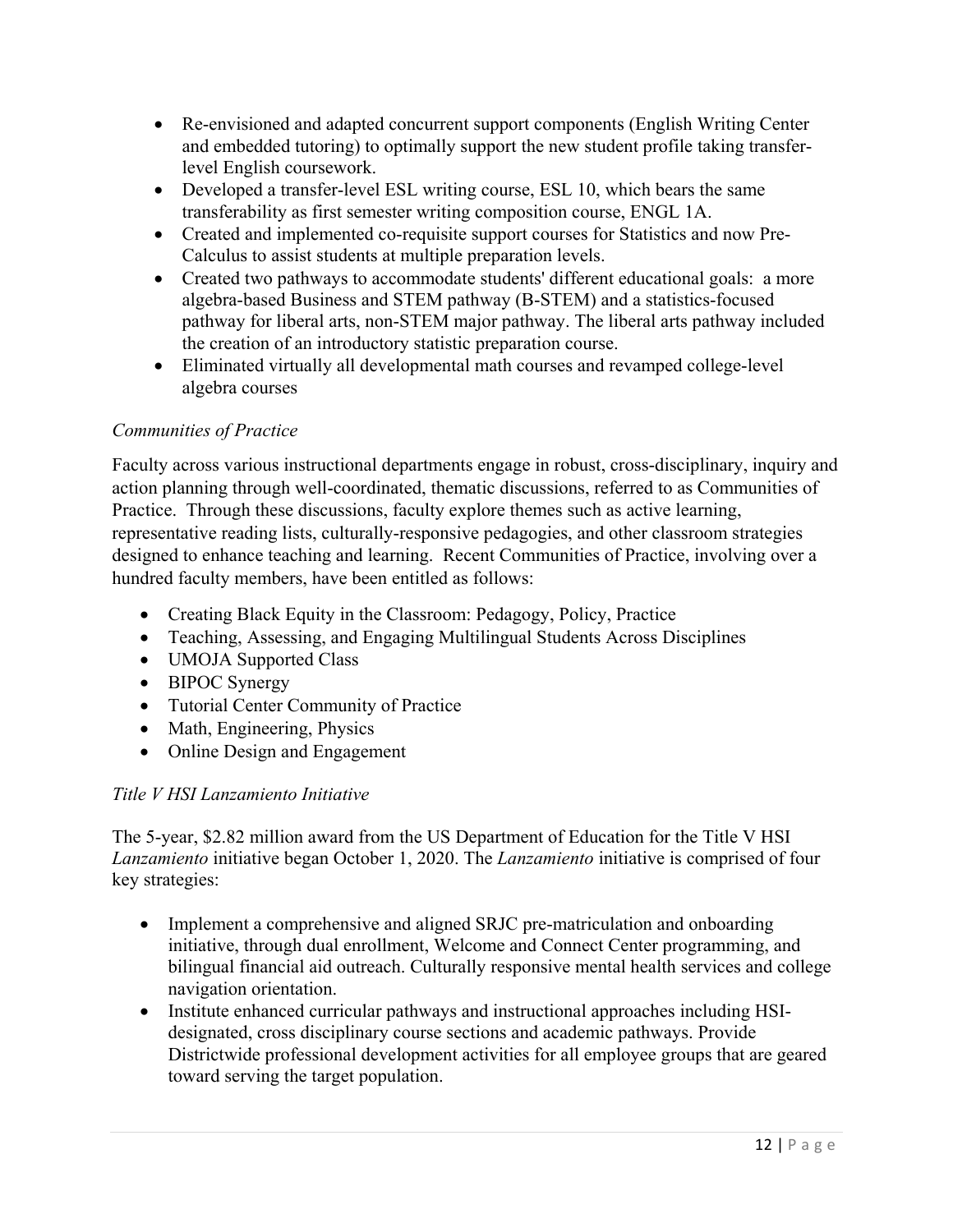- Establish embedded and aligned learning support resources, including integrated tutoring, peer coaching, and library resources with course specific information competency workshops.
- Develop and implement a comprehensive transfer and completion initiative, designed to facilitate the student's journey from entering college through transfer completion. Integrating frequent and relevant workshops and transfer focused programs into the student trajectory at SRJC.

# *Marketing*

To improve support for the College's enrollment and retention efforts, the Public Relations department has revamped its marketing plan to better integrate both "inreach" and outreach campaigns across the college, utilizing not only its General Fund annual allocation, but also categorical and grant funds where possible. Examples include:

- Collaboration with the SRJC Intercultural Center on an inreach campaign entitled "You Belong," aimed at fostering belonging and a sense of community among a diverse student population
- Use of the 2017 Institutional Effectiveness Partnership Initiative (IEPI) Partnership Resource Team (PRT) funds to expand the College's marketing efforts into previously untested platforms as well as a greater number of Spanish language media outlets, resulting in analytics that reflect increased reach to underserved populations.
- Utilization of Student Equity funding to provide translations for a greater number of communications to our Spanish speaking community
- Integration of Strong Workforce Funds to expand the annual general enrollment campaign to include a greater emphasis on Career Education

## *Strategic Enrollment Management Plan*

The College recently participated in a second Institutional Effectiveness Partnership Initiative (IEPI) Partnership Resource Teams (PRT) visit with one of the requested focus areas on strategic enrollment management. The IEPI will award the college \$150 thousand to support enrollment management efforts. These efforts include three goals: 1) provide enrollment management training to all leaders of the college involved in enrollment management, 2) develop and implement an enrollment management plan that will help align efforts across the organization and the district's enrollment goals, and 3) Improve technology and systems to better support enrollment management efforts. The outcomes related to strategic enrollment management will also help align the schedule of classes with students' needs.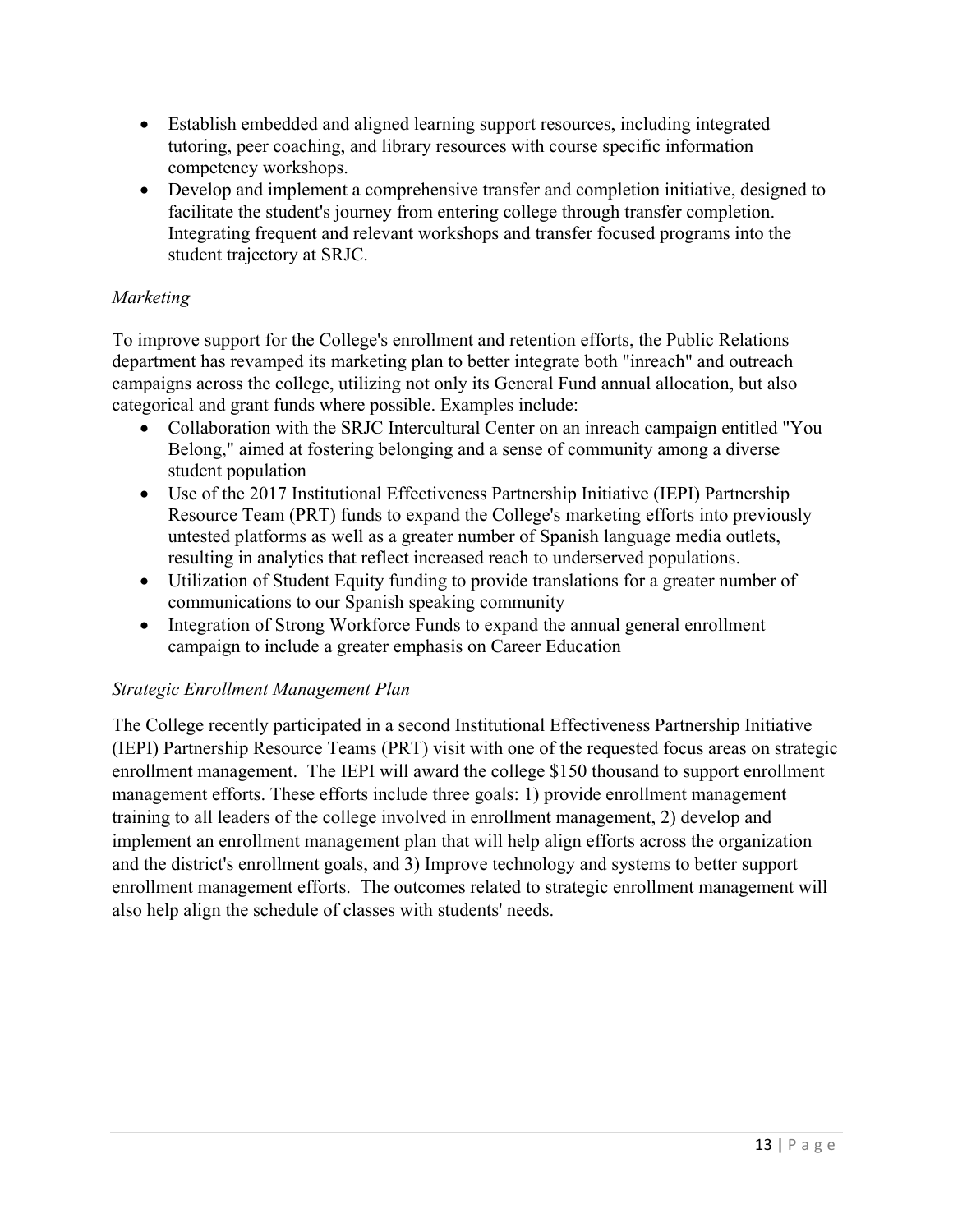# **Low Fund Balance Reserves, Operating Deficit and Negative Operating Revenue Ratio, Excluding Other Financing Sources**

In recent years, the College utilized transfers from other funds to maintain a 5% ending balance in its unrestricted general fund. In 2017/18, the College processed transfers of \$5 million and a reduced \$2.1 million in 2018/19. In 2019/20 and forward, this shortfall has been resolved through the implementation of the LRP and one time transfers have been eliminated. All remaining amounts in the category of other financing sources are sustainable and ongoing and should be included in any calculations and assessments. The ACCJC annual fiscal report now requests colleges to report whether other financing sources are a one time or sustainable source of funds.

The College maintains a fund balance above 5% each year. The graph below shows the ending fund balance as a percentage of ongoing unrestricted general fund revenues from 2016/17 through 2019/20, which saw an operating surplus to bring the fund balance to 5.9%. The College anticipates a significant increase to the ending 2020/21 fund balance from additional salary savings from frozen positions in addition to savings related to COVID-19 from federal backfill of lost revenue that had not been anticipated when the adopted budget was created as well as not being onsite expending resources.



The graph below shows that in 2016/17, 2017/18 and 2018/19, the College had operating deficits when looking at unrestricted general fund ongoing revenue sources. In 2019/20, the College achieved an operating surplus and added \$359 thousand to the Unrestricted General Fund ending fund balance. The 2020/21 adopted budget included a deficit of \$396 thousand due to lost revenue from COVID-19; however, the College currently anticipates a significant operating surplus to increase the fund balance in 2020/21, as well as a budgeted operating surplus in 2021/22.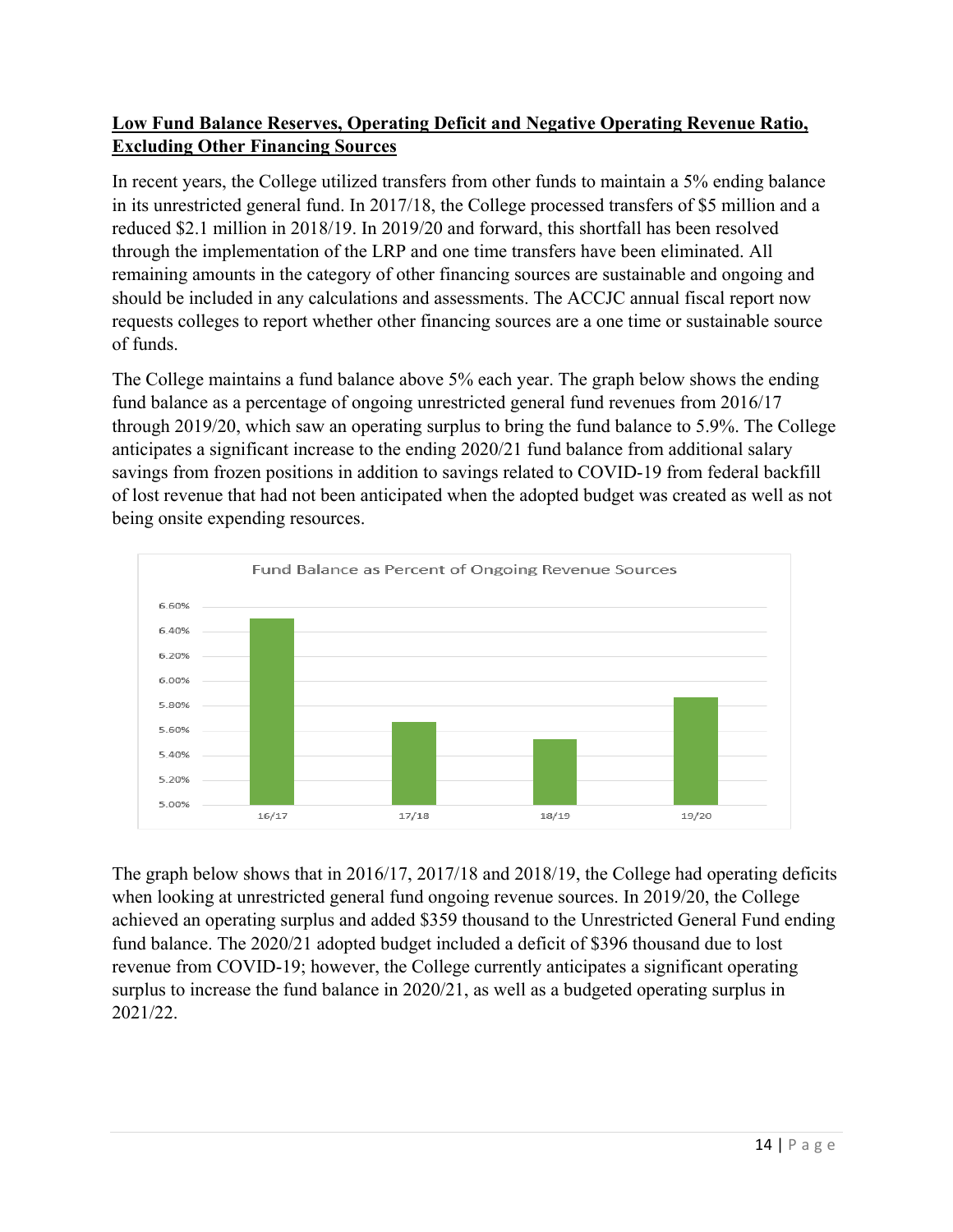

In 2016/17, 2017/18 and 2018/19, the College had negative Operating Revenue Ratios when including unrestricted general fund ongoing revenue sources. This was corrected in 2019/20 with the implementation of the LRP and the College realized a net operating revenue ratio of 0.3%. This is anticipated to increase in 2020/21 and forward.



Long range budget modeling under the LRP projects increases to the unrestricted general fund ending balance until the fire waiver and SCFF hold harmless expire. It is anticipated that there will be a few years of minor deficits starting in 2026/27 while the general fund budget continues to stabilize until it levels out and the College will achieve ongoing balanced budgets.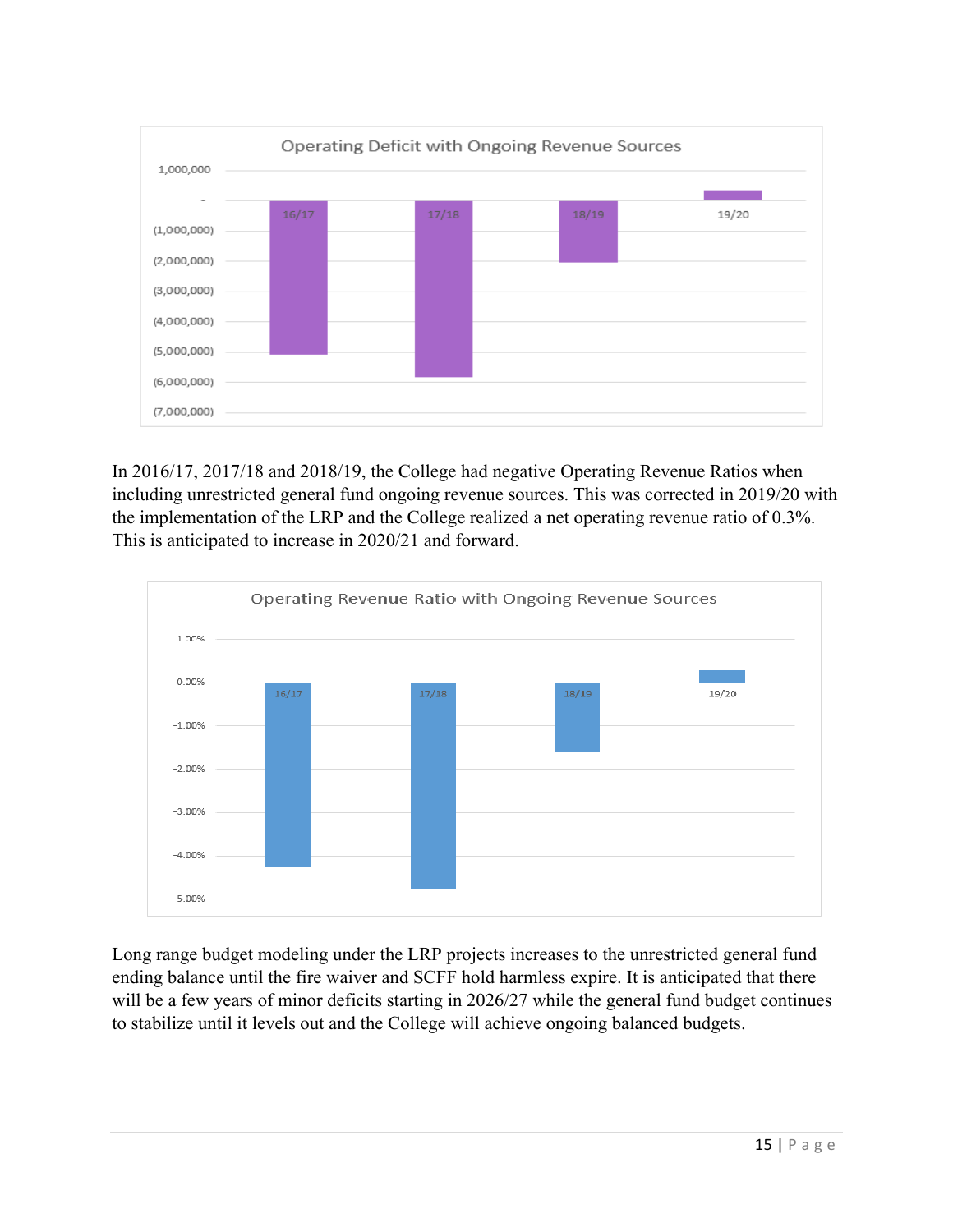## **Other Post-Employment Benefits (OPEB) 0% Funded**

While it is overall more prudent to create an irrevocable trust for the College's OPEB, there is no requirement in GASB 75 to do so. Under the College's current financial circumstances, it is more prudent to remain with the pay as you go method until it is more financially stable. The pay as you go method is an acceptable funding mechanism under GASB 75 and the College has not failed to meet its OPEB responsibilities or any other obligation. It is anticipated that eventually an irrevocable trust will be created; however, this will not occur until after the LRP has been fully implemented and a sufficient fund balance has been created and is sustained.